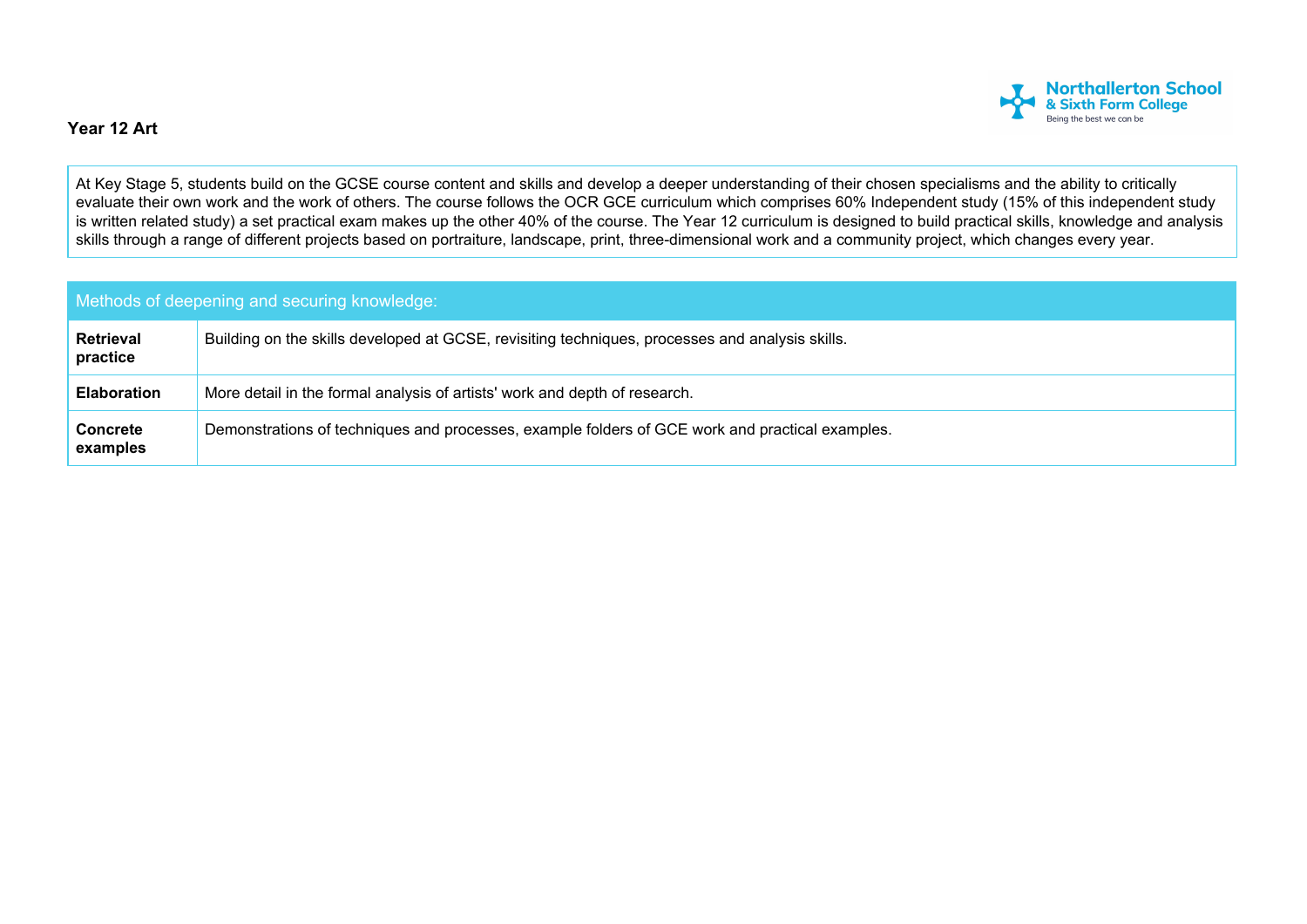|                                                            | Autumn term 1                                                                                                                                                                                                                                                                                                                                                                                                                                                  | Autumn term 2                                                                                                                                                                                                                                                                                                                                                                                                                                                                                                                                                                                                                                                                                                 | Spring term 1                                                                                                                                                                                                                                                                                                                                                                                                                                                                                                  |
|------------------------------------------------------------|----------------------------------------------------------------------------------------------------------------------------------------------------------------------------------------------------------------------------------------------------------------------------------------------------------------------------------------------------------------------------------------------------------------------------------------------------------------|---------------------------------------------------------------------------------------------------------------------------------------------------------------------------------------------------------------------------------------------------------------------------------------------------------------------------------------------------------------------------------------------------------------------------------------------------------------------------------------------------------------------------------------------------------------------------------------------------------------------------------------------------------------------------------------------------------------|----------------------------------------------------------------------------------------------------------------------------------------------------------------------------------------------------------------------------------------------------------------------------------------------------------------------------------------------------------------------------------------------------------------------------------------------------------------------------------------------------------------|
|                                                            | <b>Imagination Project</b><br>This project is designed to challenge students'<br>skills and take them out of their comfort zone.<br>Students select their own topic and work<br>through a series of set tasks. They select an<br>artist of their choice and develop design ideas<br>and a final outcome.<br>Observational drawings.<br>Primary source images.<br>Artists transcription and analysis.<br>Design ideas.<br>Design refinements.<br>Final outcome. | <b>Vertical Structures and Community Project</b><br>Two projects running alongside each other.<br>Vertical structures are based on any man made<br>vertical form. Development work is aimed to<br>advance skills in printing and mixed media. The<br>community project changes each year depending<br>on the requests received. This year is focussed on<br>set design for the local theatre group.<br>Observational studies.<br>Mono printing.<br>Long stick drawings, charcoal/chalk.<br>Artist transcription and analysis.<br>Large scale mixed media.<br><b>Community Project</b><br>Research on topic.<br>Design development.<br>Design refinement.<br>Analysis and evaluation/final outcome on<br>site. | <b>Wire Sculptures</b><br>Project focussed on developing skills in three<br>dimensional construction. Students look at the<br>work of three different wire sculptors all with<br>very different interpretations. They can use a<br>combination of techniques to create their own<br>designs and models, culminating in a final<br>outcome.<br>• Artists research and analysis.<br>Photography/primary source images.<br>Design/construction drawings.<br>Wire techniques.<br>Wire construction.<br>Evaluation. |
| Assessment                                                 | Critical analysis of their own work and of<br>others. Peer and group assessment. Progress<br>check after each set task and summative<br>feedback on completed final outcome.                                                                                                                                                                                                                                                                                   | Feedback given at the end of each set task, Self<br>assessment on skills developed, summative<br>assessment on finished project.                                                                                                                                                                                                                                                                                                                                                                                                                                                                                                                                                                              | Self assessment on skills developed.<br>Progress check after each section is<br>completed, summative assessment on final<br>outcome.                                                                                                                                                                                                                                                                                                                                                                           |
| <b>CEIAG</b> (Careers<br>that are linked to<br>that topic) | Life of a professional artist.                                                                                                                                                                                                                                                                                                                                                                                                                                 | Develops interpersonal skills. Experience of real<br>life working environments. Set designer.                                                                                                                                                                                                                                                                                                                                                                                                                                                                                                                                                                                                                 | Insight into the life of a 3D artist.                                                                                                                                                                                                                                                                                                                                                                                                                                                                          |

*that topic)*